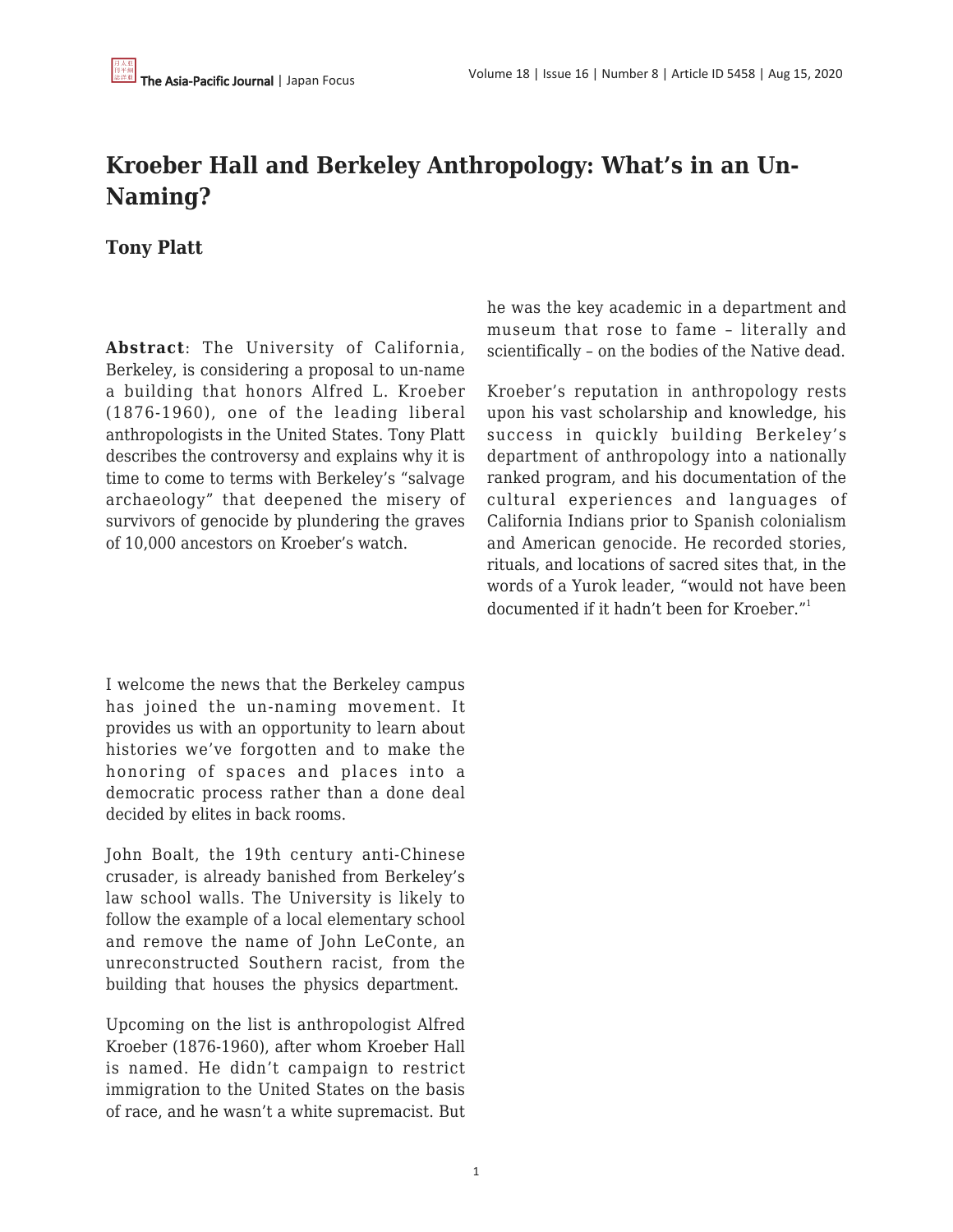

## [Beyond these walls](https://us.macmillan.com/books/9781250085115)

– walls that contain millions of our brothers and sisters,

walls that divide us,

walls that constrain our idealism,

walls that partition our ideas,

and walls that cut us off from the past

– sweet freedom still faintly calls.

(St. Martin's Press, January 2019)

Kroeber didn't jump on the eugenics bandwagon that was so popular among his cohort. He dismissed biologically based arguments about racial difference in favor of cultural relativism. "It is a difficult task," he wrote in 1923, "to establish any race as either superior or inferior to another, but relatively easy to prove that we entertain a strong prejudice in favor of our racial superiority."<sup>2</sup> Near the end of his career, Kroeber supported Native land claims, for which the Council of California Indians acknowledged the role he had played in the struggle "for long delayed justice."<sup>3</sup>

To most California Tribes and Native activists, especially those in the Bay Area, however, Kroeber's legacy is more bitter than sweet.

First, Kroeber failed in his responsibility to speak out publicly about the genocide that followed the Gold Rush. "What happened to the California Indians following 1849 – their disruption, losses, sufferings, and adjustments – fall into the purview of the historian," he wrote in 1954, "rather than the anthropologist whose prime concern is the purely aboriginal, the uncontaminatedly native."<sup>4</sup> The transformation of everyday life after contact was traumatic, Kroeber conceded in a 1959 article, but, he added, "it is not gone into here." It wasn't that he didn't know. He just didn't go into it. $5$ 

Moreover, Kroeber did not explore the extent to which his subjects' recollections of precontact life were mediated by their direct or indirect knowledge of the catastrophe that swept through their Tribes in the second half of the nineteenth century. What Kroeber considered to be inherent in Native cultures from time immemorial – their melancholy "punctured by choler" and their tales suffused with an "almost elegiac emotion" – was no doubt survivors' depression and recall of dreadful times. $6$ 

Kroeber's hands-off attitude towards the genocide influenced anthropological discourse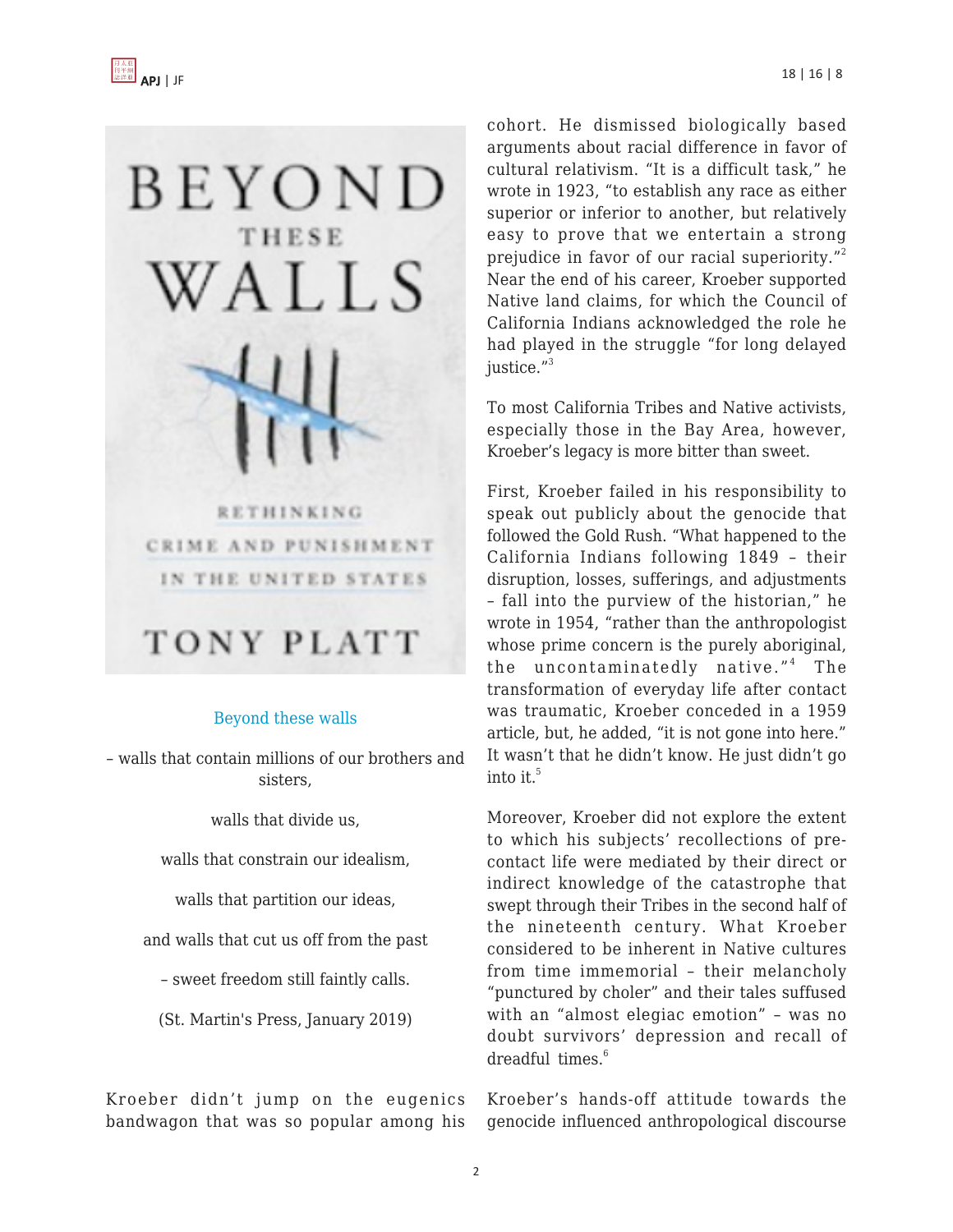in California for the first half of the 20th century. One consequence of this widespread moral cowardice and selective forgetting was that until the 1960s a crude and racist imagery about California Indians dominated the state's public discourse, making it easier to frame their near extermination in the imagery of natural history, subject to inevitable processes of erosion and decline, rather than as the result of a planned human intervention. Many people hold Kroeber accountable because he had resources and authority to influence public opinion. Of course, one person, even Kroeber, did not wield such power, but he became the personification of meticulous amnesia. Unlike his widow Theodora Kroeber, who spoke out against the genocide, and his colleague Robert Heizer, who at the end of his career issued a mea culpa for his role in treating California's Tribal peoples as "non-persons," Kroeber kept his silence.<sup>7</sup>

"It's never too late to honor the dead." (Toni Morrison, 2008)

Secondly, as a core faculty member of Berkeley's department of anthropology (1901-1946) and as director of the anthropology museum (1925-1946), Kroeber was responsible for the University's collection of more than ten thousand Native human remains that it plundered from Native graveyards, and tens of thousands of Native artifacts that were stolen from graves or bought cheaply from the desperate survivors of genocide. Kroeber may have repudiated purely biological theories of race, but he recruited Edward Gifford to the university and encouraged him to acquire and study vast amounts of skeletal material.<sup>8</sup> Moreover, Kroeber acquired a great deal of cultural information from burials – age of settlements, diet, causes of death, mortuary rituals, etc. –

before the dead were dismantled and reduced to physical specimens back in the lab.

On Kroeber's watch, the department and museum publicized the location of Native burial sites, and encouraged amateur collectors, from wealthy philanthropists to local hobbyists, to dig up graves and send skeletons to Berkeley. The university's expeditions were scrupulously careful to get authorization from landowners before carrying out excavations but did nothing to track down descendants of the buried to get their permission. Occasionally, a tribe would have resources to hire lawyers and threaten the University with criminal charges for digging up "the remains of human beings without proper permission," as the Yokayo Rancheria did in 1906, but the University's widespread graverobbing continued unabated in California until the Northwest Indian Cemetery Protection Association, a grassroots intertribal organization founded in 1970, "raised havoc" and forced a halt to excavations.<sup>9</sup>

I've recently read hundreds of Berkeley's archaeological reports. Not once have I come across an account that treats the excavated as other than objects of research. No prayers are spoken, no rituals practiced, no indication that the living and the dead, white and Native, share a common humanity.

The reputation of Berkeley's anthropology department was boosted by its relationship with Ishi, a Yahi survivor of massacres, bounty hunts, and epidemics, who emerged from hiding in the small California town of Oroville in 1911 to become a big-time celebrity in San Francisco, in the words of anthropologist Thomas Waterman, as a "good exhibit for the public."<sup>10</sup> Kroeber's guardianship of Ishi and, later, his decision to send Ishi's brain to the National Museum in 1916, are typically cited as examples of his occasional inhumanity, but this was not an isolated incident. He encouraged his colleagues to dig up more than four hundred shellmounds in the Bay Area, looting bodies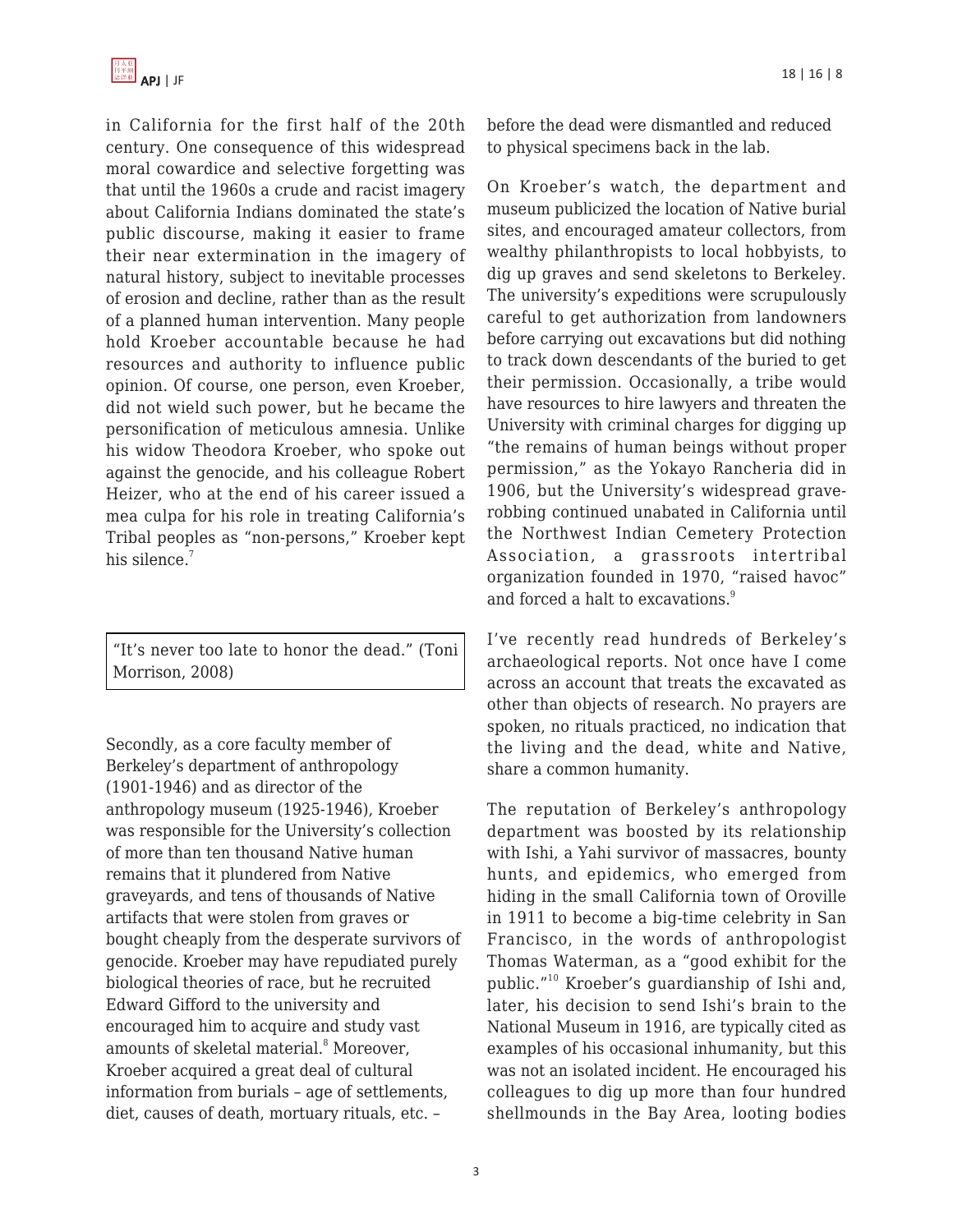and goods that he acknowledged had accumulated for a few thousand years.<sup>11</sup>

The University backed up Kroeber's collecting frenzy and in 1948 proudly showed off to Life magazine its "bone collection [that] has filled two museums and overflows into the Campanile. $^{\prime\prime 12}$ 

Thirdly, as Karuk scholar Julian Lang has noted, Kroeber was so preoccupied with precontact cultures that "he never introduced us to the living people. $"13$  This is not just a critique of Kroeber's specialized focus, but also of his failure to document how Native peoples survived against all odds and lived to fight another day. Activists looking for inspirational accounts of struggle, organization, and resistance find little solace in Kroeber's work, which has a tendency to be nostalgic for the good old days rather than forward-looking.

Kroeber was not particularly interested in the cultures of Bay Area Indians, reporting that they had made "an unfavorable impression" on "early voyagers" as "dark, dirty, squalid, and apathetic." Moreover, he concluded in 1925 that the Bay Area "Costanoan group is extinct as far as all practical purposes are concerned."<sup>14</sup> This seemingly authoritative pronouncement, note representatives of the Muwekma Ohlone Tribe of the San Francisco Bay Area, "shaped the politics of powerlessness for the Ohlones for many decades [and] and reinforced the widely held notion that cultural transformations among native peoples erase their indigenous identity."<sup>15</sup>

Walking around the Berkeley campus, it is easy to get the impression that the Ohlone are extinct. A plaque at the university's entrance acknowledges that a Spanish expeditionary force set up camp here in 1772. There are no plaques to mark the settlements of people who lived in this area a few thousand years earlier.

The football stadium commemorates faculty, staff, and students who died during World War I. There is no memorial to the thousands of Ohlone who lived and died in this region. One would never know that the University was built in the wake of genocide or that it grabbed its land from survivors.<sup>16</sup> A graceful archway celebrates the life of Phoebe Hearst whose philanthropy funded the excavation of Native graves. There is no comparable recognition of the thousands of people who were dug up from their graves in the name of science and "saving a vanishing race."

Removing Kroeber's name from a building is a symbolic act that will not shake up the foundations of the University's settler colonial origins. But it might provoke a long overdue public discussion about the interconnections between the "mission period" of Spanish conquest in the 18th century, the 19th century American genocide, the aftermath of land seizure, criminalization and enslavement of survivors, and 20th century "salvage  $archaeology.$ "<sup>17</sup>

Today, the lineal descendants of the Verona Band of Alameda County and other Ohlone peoples in the Bay Area are asserting their right to federal tribal sovereignty and to reclaim their ancestral lands, cultural artifacts, and the remains of their dead that are among the nine thousand still held by the University.

We should take advantage of this un-naming opportunity to honor the people who made Kroeber's professional success possible, who lived here long before conquest and anthropology, and who are un-remembered in the university's landscape.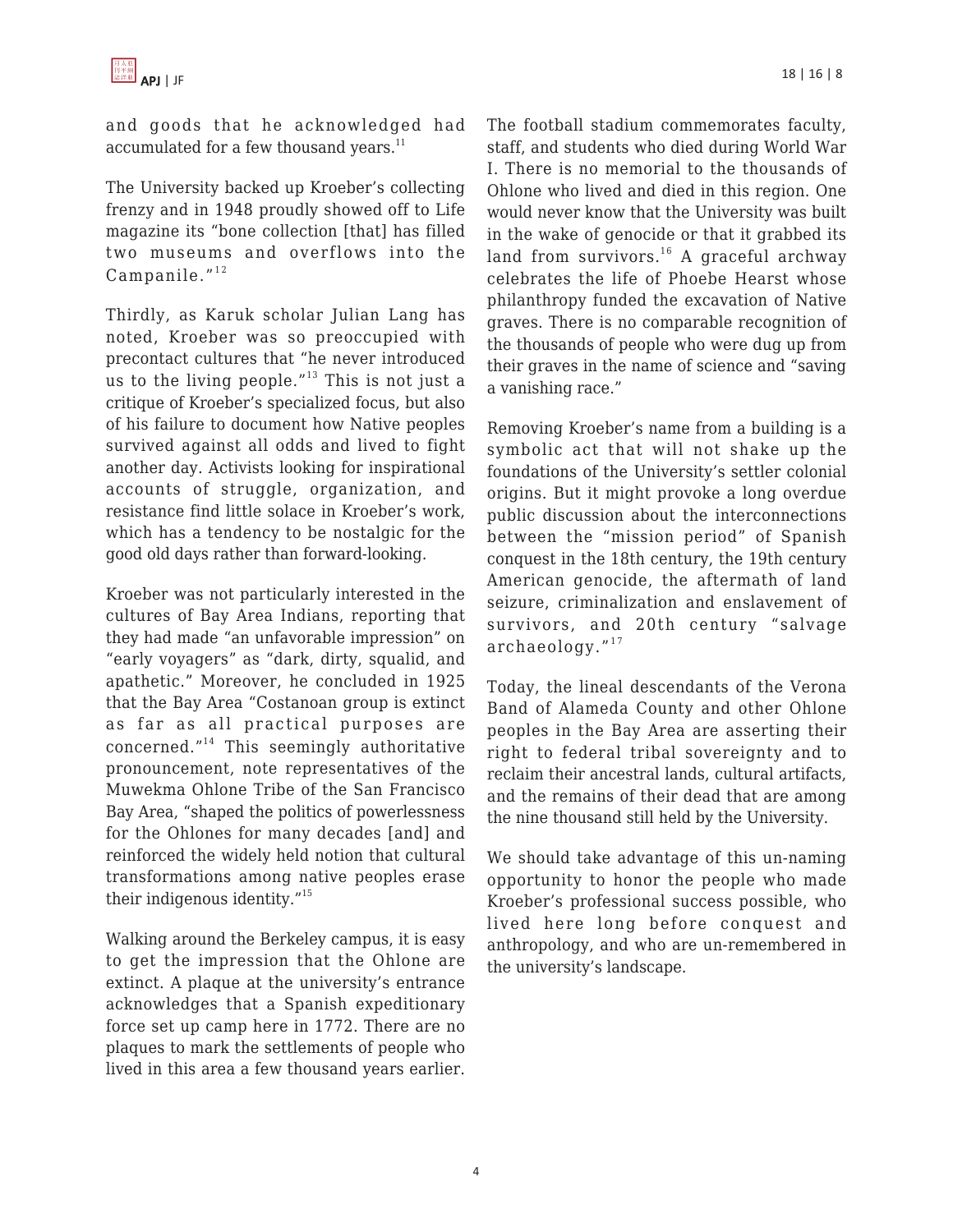This issue of *The Asia-Pacific Journal* features one other important article on the anthropology and traveler observations of the indigenous in Sakhalin and their fate under empire. See Tessa Morris-Suzuki, ["Indigenous People Between Empires: Sakhalin Through the Eyes of](https://apjjf.org/2020/16/Morris-Suzuki.html) [Charles Henry Hawes](https://apjjf.org/2020/16/Morris-Suzuki.html)."

**Tony Platt** is Distinguished Affiliated Scholar, Center for the Study of Law & Society, University of California, Berkeley. He taught at the University of Chicago, Berkeley, and California State Universities, and is the author of twelve books relating to issues of inequality and social justice in American history. In his latest book, *[Beyond These Walls: Rethinking](https://us.macmillan.com/books/9781250085115) [Crime and Punishment in the United States](https://us.macmillan.com/books/9781250085115) (*St. Martin's Press, 2019), Platt draws upon a lifetime of research and commitment to social justice to articulate a broad vision and deep historical perspective on the crisis of the American carceral state.

This essay is based on research on Kroeber done for *[Grave Matters: Excavating California's](https://www.amazon.com/Grave-Matters-Excavating-Californias-Buried/dp/1597141623/?tag=theasipacjo0b-20) [Buried Past](https://www.amazon.com/Grave-Matters-Excavating-Californias-Buried/dp/1597141623/?tag=theasipacjo0b-20)* [\(](https://www.amazon.com/Grave-Matters-Excavating-Californias-Buried/dp/1597141623/?tag=theasipacjo0b-20)Heyday, 2011); research being done currently in the Hearst Museum archives on the history of anthropology and archaeology at Berkeley; and discussions with his colleagues on the Berkeley Truth & Justice Project – Phenocia Bauerle, Carolyn Smith, and Seth Davis.

## **Notes**

1 Interview with Joy Sundberg, cited in Platt, *Grave Matters*: *Excavating California's Buried Past*, Heyday, 2011, 46. See, also, Thomas Buckley, *Standing Ground: Yurok Indian Spirituality, 1850-1990*, Berkeley: University of California Press, 2002, 16.

2 A. L. Kroeber, *Anthropology*, Harcourt, Brace & Company, 1923, 85; see, also, A. L Kroeber, ["18 Professions](https://archive.org/details/jstor-660348/page/n1/mode/2up)," *American Anthropologist*, 1915, 283-288.

<sup>3</sup> Cited in Platt, *Grave Matters*, 44-45.

4 Kroeber, cited in Platt, *Grave Matters*, 48.

<sup>6</sup> Kroeber, "Yurok National Character," 1971, cited in Platt, *Grave Matters*, 48.

<sup>7</sup> Cited in Platt, *Grave Matters*, 160, 164.

8 See, generally, Platt, *Grave Matters*; Edward Winslow Gifford, "California Anthropometry," *University of California Publications in American Archology and Ethnology*, 22, 2, 1926, 217-390; E. W. Gifford, "California Indian Physical Types," (1926), in R. F. Heizer and M. A. Whipple, eds., *The California Indians: A Source Book*, University of California Press, 1971, 97-104.

<sup>9</sup> Tony Platt, "The Yokayo Vs. The University of California: An Untold Story of Repatriation," *News of Native California* 26, 2, Winter 2012-13: 9-14; Platt, *Grave Matters*, 128-141.

<sup>10</sup> Orin Starn, *Ishi's Brain: In Search of America's Last "Wild" Indian*, W. W. Norton & Co., 2005; Douglas Cazaux Sackman, *Wild Men: Ishi and Kroeber in the Wilderness of Modern*

<sup>5</sup> Cited in Platt, *Grave Matters*, 51.